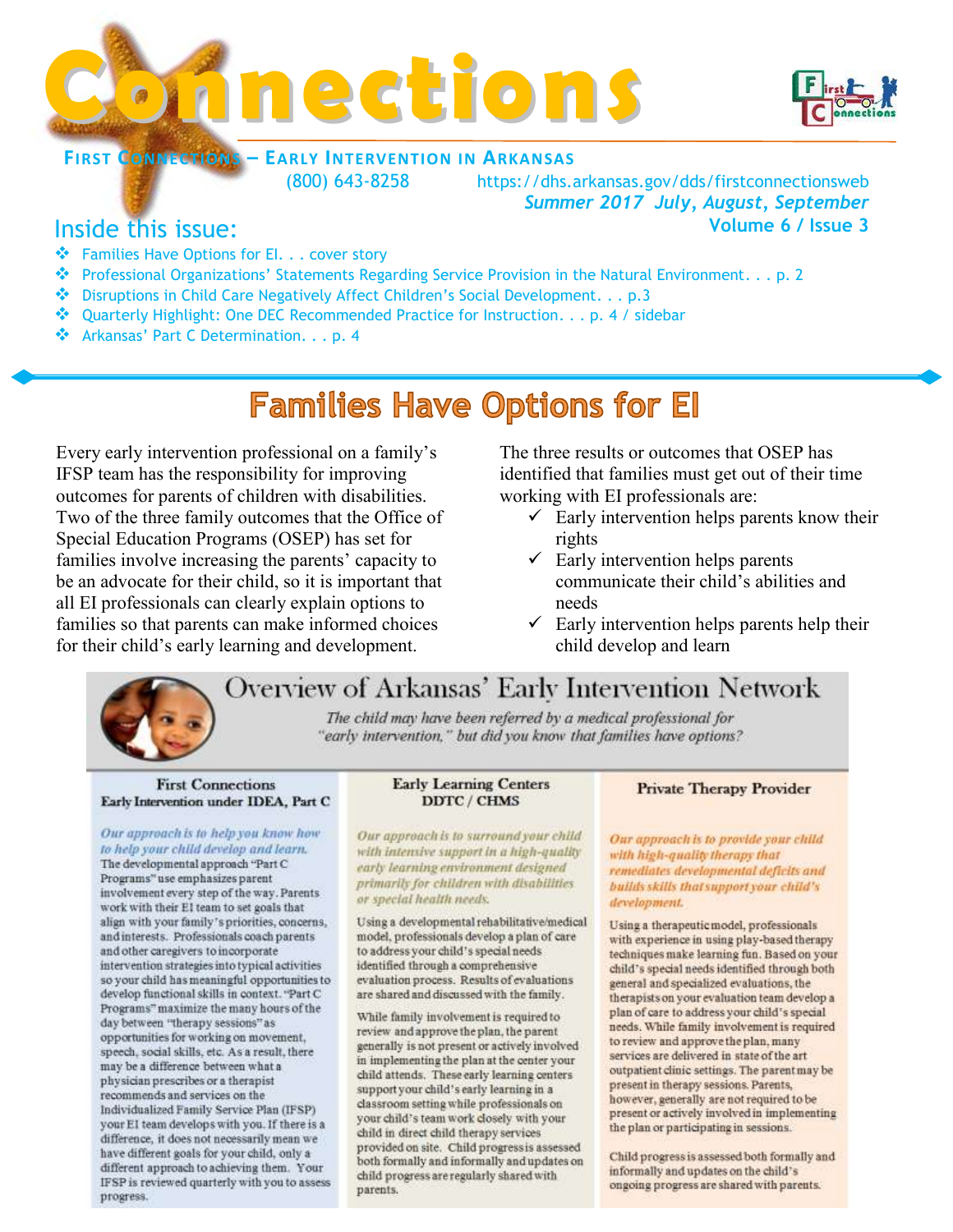# **Professional Organizations' Statements Regarding Service Provision in** the Natural Environment

"Natural environments" is the term used in the Individuals with Disabilities Education Improvement Act, Part C (IDEA, 2004) to refer to settings that are typical for infants and toddlers without disabilities or delays. Natural environment practices contrast more traditional treatment settings—such as clinical or medical-based programs—and include families' homes, early care and education programs, and other community settings where families spend time with their children.

*". . . a partnership develops between the SLP and . . . caregivers [who] offer information about their typical day, the child's communication opportunities and expectations, the child's and family's preferred activities, and any challenges. In turn, the SLP shares information and resources, and coaches the parents about including communication activities throughout the child's day, with content individualized to meet the specific needs of the child. In this intervention model, typical routines such as getting dressed, walking the dog, picking up toys, getting the mail, eating a snack, or going to the store, serve as meaningful and functional opportunities for learning communication, social interaction, and other developmental skills. Children practice skills throughout the day as they communicate what they want, see, do, and enjoy during those common and repeatable exchanges."* -- **ASHA:** *"Providing Services in the Natural Environment" (2008)*

As States' Part C programs work to ensure that early intervention is provided in accordance with federal mandates outlined in IDEA, it is exciting to see education and clinical practices merging to support the early learning and development of infants and toddlers as professional organizations publish professional position papers outlining how

specialty services can meet the needs of caregivers and children within typical daily activities.

*"What occupational therapy practitioners actually do in early intervention settings depends on the goals the family has for the child. . . . 'Very young children learn skills within the context that they will be used on a daily or frequent basis. [They] do not generalize a skill from one setting to another well,' says Rhodes. Rather, 'they need to learn and practice a skill in the routine that they will use it in.' For example, parents might be concerned that their child cannot pick up her food to finger feed. . . . Together, the practitioner and parents might develop strategies to adapt meal times with larger bits of food for easier grasping, opportunities to press buttons on the TV remote, and work on pointing to pictures during the bedtime story routine at night. Incorporating therapy into regular occupations is a central tenet of occupational therapy.* **– AOTA:** *"Occupational Therapy in Early Intervention: Helping Children Succeed"*

*"Exception to the use of natural environments should be short term, and alternate options for providing services in natural learning environments should be explored. Justification should include a plan with criteria for outcomes and a timeline for further exploration of service deliver in natural learning encironments."* **-- Practice Committee / Section on Pediatrics, APTA (2008)**

- **ASHA:** *"Providing Services in the Natural Environment"* [http://cdd.unm.edu/ecln/FIT/pdfs/ASHA%20Provide%20EI%](http://cdd.unm.edu/ecln/FIT/pdfs/ASHA%20Provide%20EI%20in%20Natural%20Environ.pdf) [20in%20Natural%20Environ.pdf](http://cdd.unm.edu/ecln/FIT/pdfs/ASHA%20Provide%20EI%20in%20Natural%20Environ.pdf)
- **AOTA:** *"Occupational Therapy in Early Intervention: Helping Children Succeed"* [https://www.aota.org/About-](https://www.aota.org/About-Occupational-Therapy/Professionals/CY/Articles/Early-Intervention.aspx)[Occupational-Therapy/Professionals/CY/Articles/Early-](https://www.aota.org/About-Occupational-Therapy/Professionals/CY/Articles/Early-Intervention.aspx)[Intervention.aspx](https://www.aota.org/About-Occupational-Therapy/Professionals/CY/Articles/Early-Intervention.aspx)
- **APTA:** *"Natural Environments in Early Intervention Services Fact Sheet"* [http://www.pediatricapta.org/consumer-patient](http://www.pediatricapta.org/consumer-patient-information/pdfs/Natural%20Env%20%0bFact%20Sheet.pdf)[information/pdfs/Natural%20Env%20](http://www.pediatricapta.org/consumer-patient-information/pdfs/Natural%20Env%20%0bFact%20Sheet.pdf) [Fact%20Sheet.pdf](http://www.pediatricapta.org/consumer-patient-information/pdfs/Natural%20Env%20%0bFact%20Sheet.pdf)

Summer 2017 / Connections

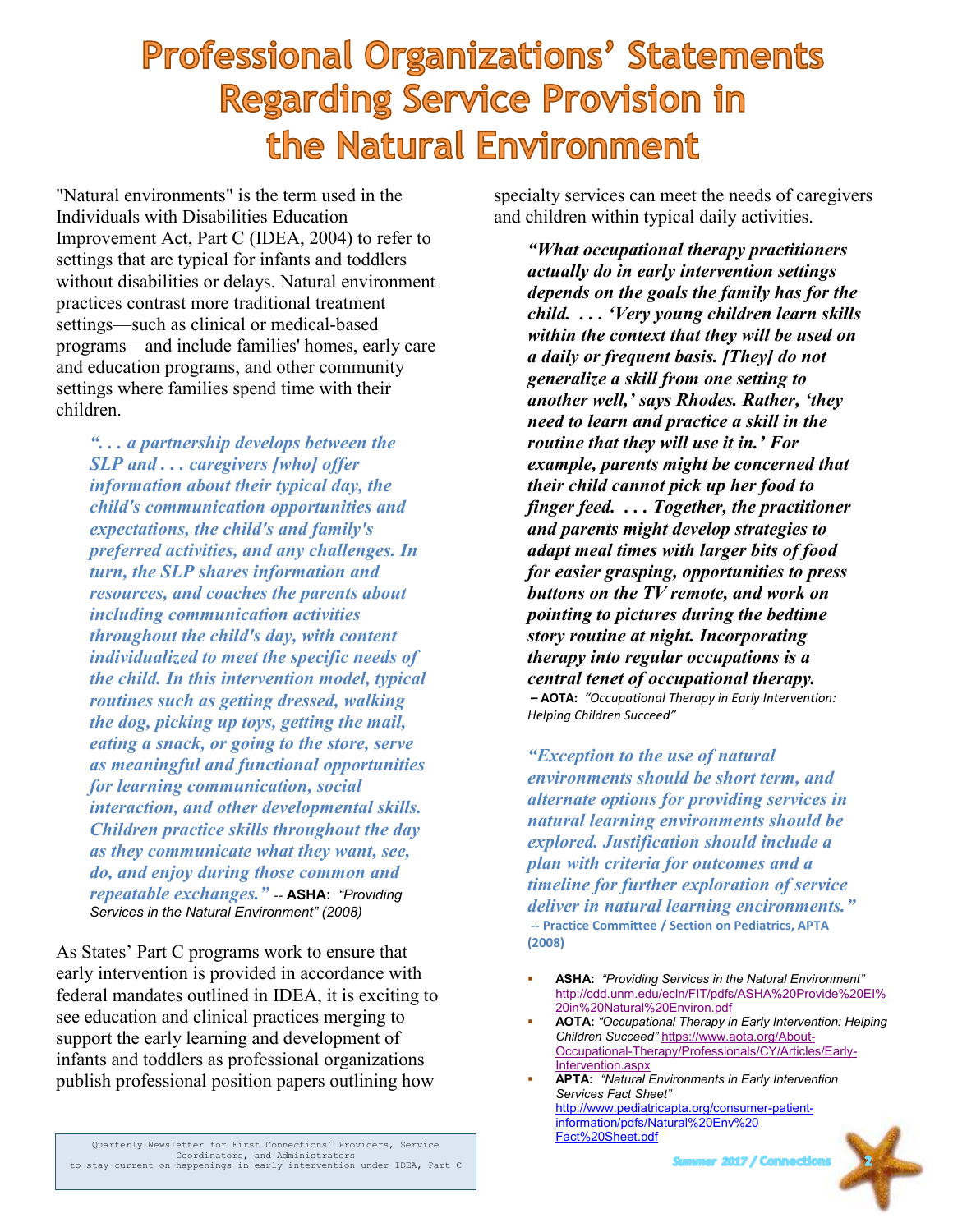# **Disruptions in Child Care Negatively Affect Children's Social Development**

Research from UNC's Frank Porter Graham Child Development Institute (FPG) reveals that disruptions in child care negatively affect children's social development as early as age 4.

**Mary Bratsch-Hines explained many experts believe forming stable and secure early relationships with parents and caregivers serves as a working model for children as they form social connections later.**

"It follows that higher levels of instability and disruption in establishing strong relationships with caregivers during children's earliest years could lead to difficulties forming trusting relationships down the road," said Bratsch-Hines. "However, we have to recognize that changing child care settings and providers may be inevitable for a majority of families." Bratsch-Hines said that ups and downs in income, availability of transportation, secure employment, and other factors can result in children moving into and out of different child care settings. But understanding the effects of such transitions on children has remained elusive.

Bratsch-Hines and her team examined the experiences of nearly 1,300 young children living in high-poverty rural areas, focusing on changes in child care both within and across settings—an approach few prior studies had attempted.

### **The study determined that a history of changes in child care across settings negatively impacted children's lives.**

"Not unexpectedly, children who experienced more changes in child care settings received lower ratings from their pre-kindergarten teachers on social adjustment," said Bratsch-Hines. "This may be because changing child care locations meant





children had to adjust to new physical environments in terms of the buildings, playgrounds, and toys—as well as new routines—in addition to disruptions in relationships with peers, primary caregivers, and other adults."

According to Bratsch-Hines, although there was a clear negative impact on social adjustment for children who experienced child care instability across settings, the effect was small. For example, young children who moved between childcare settings, were more negatively impacted than children who only experienced changes in providers within settings.

### **"This could be good news for parents who worry about high teacher turnover and other changes in staff at their chosen child care setting."**

Bratsch-Hines said the practical implications of her team's findings suggest that programs can make additional efforts to integrate children—regardless of their child care history—into their care but also called for more research in order to better understand the role of child care instability—and other factors on child development. "It may be that child care instability is another indicator of chaos in families' lives," she said. "We want to be able to best prepare children for the challenges of schooling, and we have to understand all the factors that stand in their way."